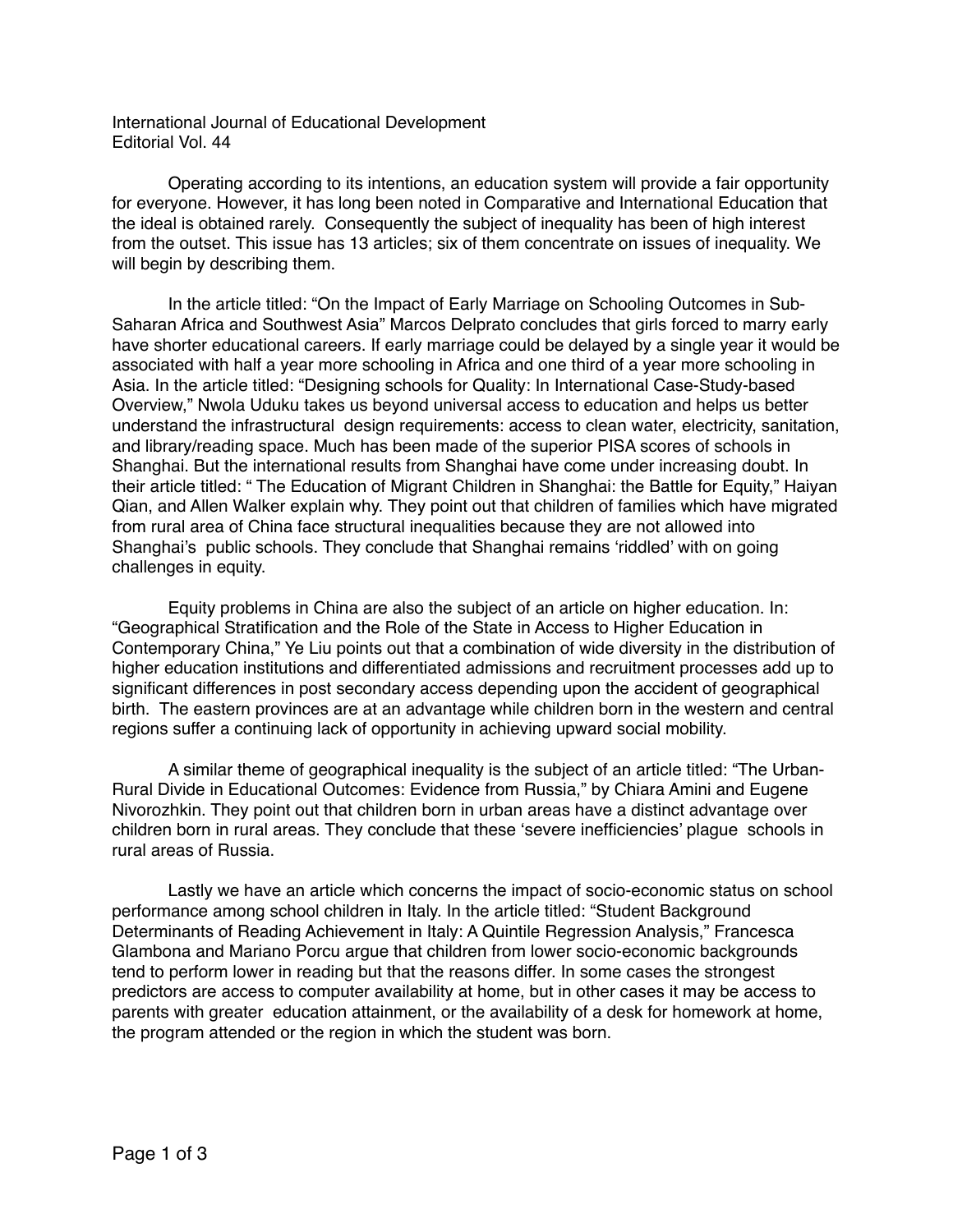Themes other than inequality are of importance in this issue as well. Schools can only be effective if they are free of corruption (Heyneman, 2004). The question is how does one know the degree to which schools are corrupt? One way is to ask the students. In the article titled: "Exploring the Student's Perceptions Regarding Unethical Practices in the Romanian Educational System," Liliana Mata and Roxana Ghiatau point out that students are quite critical of their teachers' morality. They say that many teachers discriminate and favor a select few; that students in secondary rather than higher education are more likely to complain about their teachers' morality; and that boys, particularly in urban areas are the most critical.

Much has been made of the degree to which international agencies approach low and middle income countries with a set agenda by which changes in the education system can be supported (Heyneman, 2003) and much has been made about whether one type of change is more successful than another. However, it has been noted that successful change is often determined by influences which have little to do with the content of the project. In the article titled: "The Geometry of Policy Implementation: Lessons from the Political Economy Of Three Education Reforms in El Salvador during 1990-2005," D. Brent Edwards, Julian Victoria and Pauline Martin analyze reforms sponsored by international agencies over a 15 year period. They conclude 'that national-level political preferences and other local constraints facilitate or impede the implementation of international projects'. Similarly, in their article titled: The Global Partnership for Education's Evolving Support to Fragile and Conflict-Affected States" Francine Menashy and Sarah Dryden- Peterson argue that policies in the Democratic Republic of the Congo, Madagascar and Liberia shifted in response to local demand and that these local factors seem to be as or perhaps more important than the agency's original intentions and strategies.

It is common to observe that enrollments in higher education have increased dramatically. Fewer have paid attention to whether the increase in students has been parallel to an increase in infrastructure or whether more students were being funneled into infrastructure which was not intended for the increase in numbers. In the article titled: "Re-Inventing Kenya's University: From a 'Graduate Mill' to a Development Oriented Paradigm," Mwangi Chege argue that the government approach has amounted to a 'graduate mill' where the emphasis has been on the numbers of graduates rather than on the quality of education.

Schools are expected to play an important role in socializing children to their the moral and political assumptions of their nation. But what happens when those assumptions change? In the article titled: "From Regime Change to Paradigm Shift: A Philosophical Perspective on the Development of Taiwan's Citizenship Curriculum," Chenbg-Yu Hung point out that textbooks and curricular materials developed during Taiwan's authoritarian period had to be revised (rather carefully) during the 1980s when Taiwan become more democratic and developed a different view of its relationship with the PRC.These curricular shifts are described in detail.

Schools are part of a complex system of organizations. Yet assessments often emerge with single and perhaps simplified pieces of evidence on their performance. In the article titled: "Counted In and Being Out: Fluctuations in Primary School and Classroom Attendance in Northern Nigeria," Sara Humphreys, Moses Dauda, Jiddere Kaibo and Mairead Dunne analyze the differences and fluctuations between annual, weekly, and daily school timetables and conclude that the systems themselves through their structures and practices help deny a pupil's right to educational access.